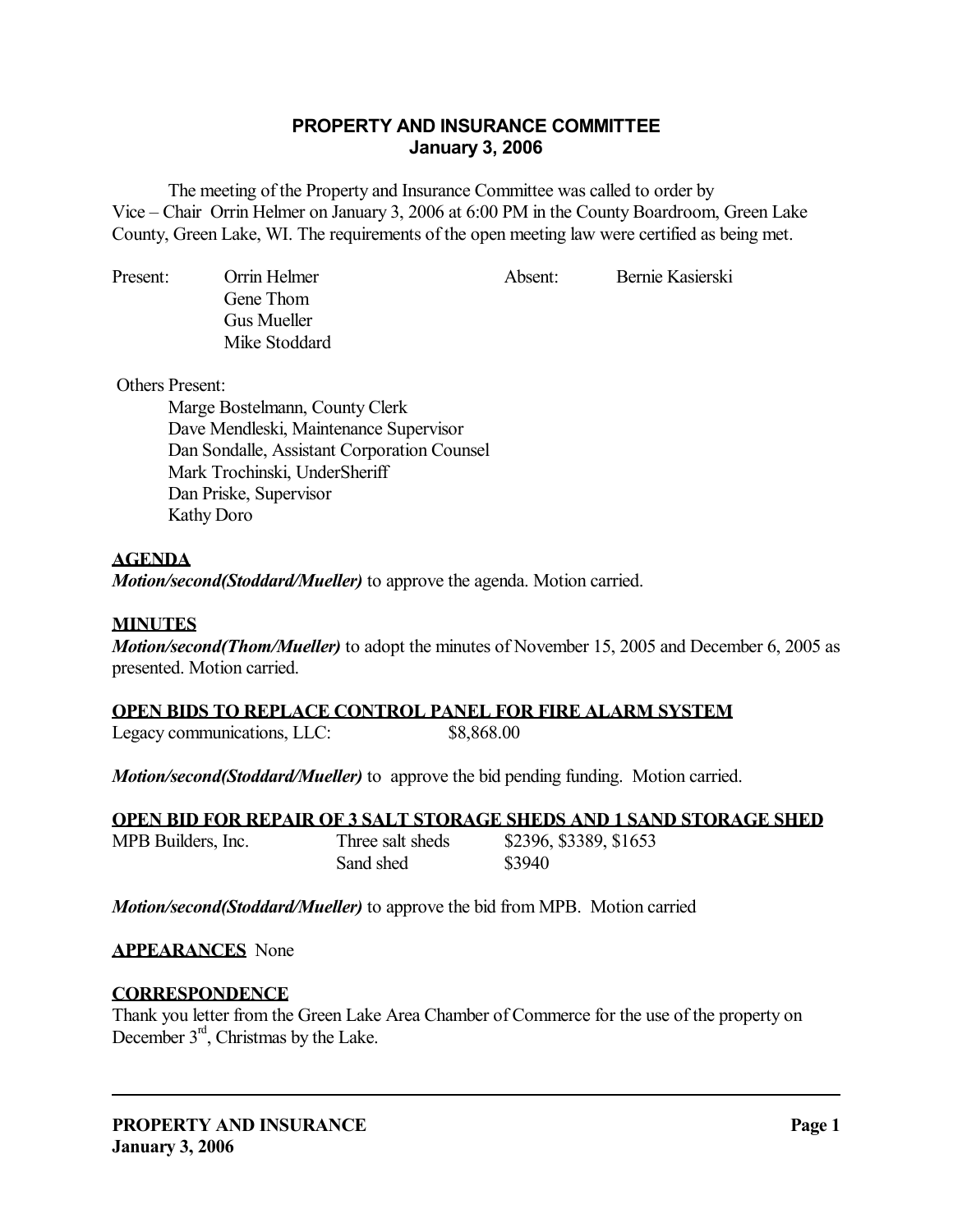Letter from Bill Munsey, President of the Green Lake Area chamber of Commerce encouraging the County to have an advisory referendum on the County facilities issue. Discussion. This will be laid aside at this time and taken into consideration after the report by the County Resource agent is presented.

Letter from Brenda Keller requesting that the directory boards be brought up to date. Bostelmann will have Deb Davey update the directory boards.

Letter to Judge from Dan Priske regarding the Maintenance Department.

#### **PHONE SYSTEM UPDATE**

Bostelmann explained that the Finance Committee approved funding for the system from the 2005 accounts in HHS, Purchasing, Law Enforcement and Contingency. The installation will start soon.

#### **SET TEMPERATURE FOR COUNTY OFFICES**

Mendleski is waiting for the new controls.

#### **PURCHASE REQUESTS**

| <b>Circuit Court</b>                                                                                                             |                     |                            |
|----------------------------------------------------------------------------------------------------------------------------------|---------------------|----------------------------|
| Color Copier/Fax machine                                                                                                         | <b>MBM</b>          | $$7,411.76$ - recommended  |
|                                                                                                                                  | Oshkosh Office      | \$9,972.00                 |
| <b>Sheriff's Office</b>                                                                                                          |                     |                            |
| Equipment for Interview Room Harcom                                                                                              |                     | \$1038.73                  |
| The interview room will be moved to the current coroner's office and the coroner will be moved<br>to the current interview room. |                     |                            |
|                                                                                                                                  |                     |                            |
| 2 Dispatch Chairs                                                                                                                | Scharpf's           | $$665.49$ ea – recommended |
|                                                                                                                                  | Corporate Express   | \$529.00 ea                |
| 6 Tasers                                                                                                                         | Ray O'Herron        | $$2,421.89$ – recommended  |
|                                                                                                                                  | Taser International | \$2,449.85                 |
| Three will be purchased by the County funds and three by grant money.                                                            |                     |                            |
| <b>HHS</b>                                                                                                                       |                     |                            |

| Pressroom Hi-speed copier    | <b>Accent Business Solutions</b>    | $$6695$ – recommended |
|------------------------------|-------------------------------------|-----------------------|
| Fox River Industries         | <b>MBM</b>                          | \$9322                |
|                              | Oshkosh Office                      | \$8680                |
| <b>Battelle Testing Tool</b> | Riverside Publishing<br>Sole vender | \$1,035               |

*Motion/second(Thom/Mueller)* to approve the purchases as recommended by the governing committees and relocating the interview room. Motion carried.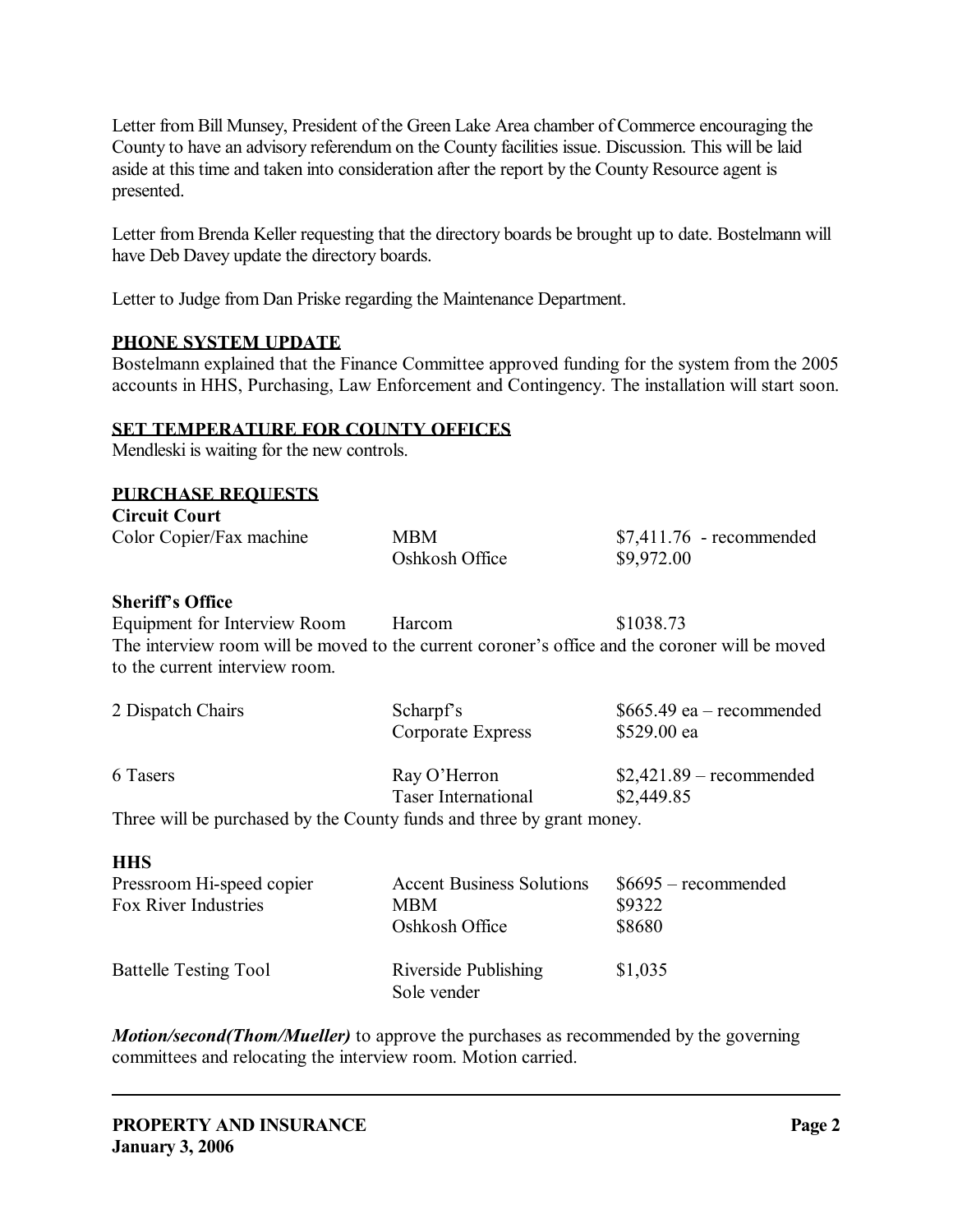### **RESOLUTIONS/ORDINANCES**

 Relating to Legal Endorsement Coverage Procedures – this resolution will designate Margaret R. Bostelmann to be the authorized designee for requesting coverage under the legal expense endorsement. Bostelmann is the current insurance contact person. Discussion. Sondalle would like additional information on the program. This will be discussed next month.

### **USE OF COUNTY PROPERTY** None

# **VOUCHERS**

 Vouchers were presented for: 2005 – Purchasing \$7852.42 2006 – Purchasing/Insurance \$264,472.00

*Motion/second(Stoddard/Mueller)* to approve the Purchasing/Insurance Vouchers. Motion carried

| $2005 - \text{Maintenance}$ | \$8,390.94 |
|-----------------------------|------------|
| $2006 - \text{Maintename}$  | \$2,448.45 |

*Motion/second(Stoddard/Thom)* to approve the Maintenance vouchers as presented. Motion carried.

### **MAINTENANCE REPORT**

The floors at Fox River Industries have been cleaned and waxed.

The Highway heating system was changed so that the new sign truck could get into the building.

A big sewer backup in the courthouse was fixed.

Helmer asked if the funding for the Courtroom upgrade is still being carried over. The funds are still being carried over because the Judge put the project on hold.

#### **CLERKS REPORT**

 The county received a settlement check in the amount of \$62.18 from Aon Settlement Administrator for a lawsuit involving three states and five agencies.

 The County was awarded the grant to remove the Manchester Dam. Hebbe expects work to begin next month.

#### **COMMITTEE DISCUSSION**

**Next meeting date:** February 7, 2006 at 6:00 PM. **Agenda:** 

#### **CLOSED SESSION**

Move into closed session per ss. 19.85 (1)(b)(g)(c) conferring with legal counsel to discuss pending litigation/evaluation/employee discipline.